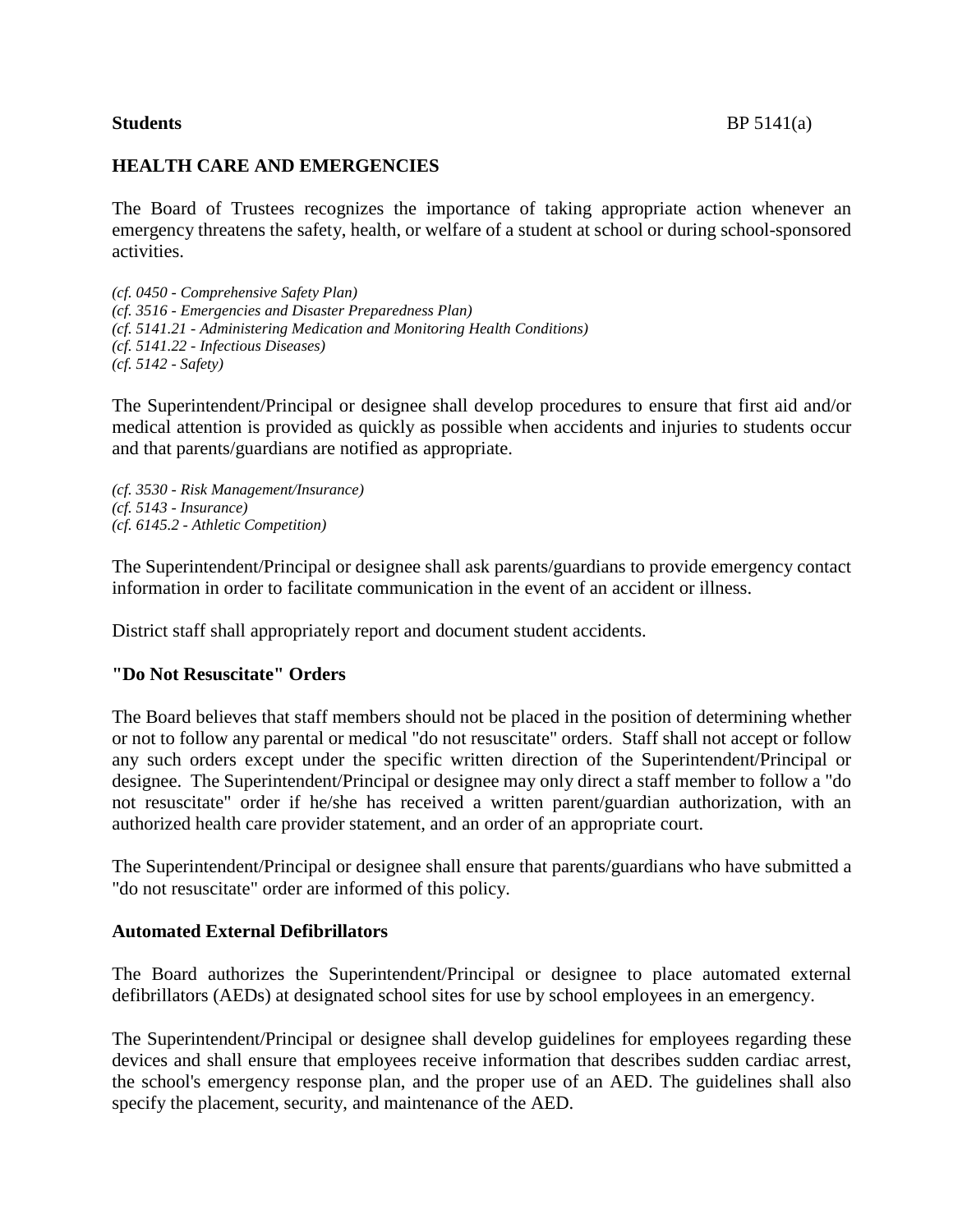#### **HEALTH CARE AND EMERGENCIES** (continued)

The authorization of AEDs in school shall not be deemed to create a guarantee that an AED will be present or will be used in the case of an emergency, or that a trained employee will be present and/or able to use an AED in an emergency, or that the AED will operate properly.

*Legal Reference:*

*EDUCATION CODE 32040-32044 First aid equipment 49300-49307 School safety patrols 49407 Liability for treatment 49408 Emergency information 49409 Athletic events; physicians and surgeons; emergency medical care; immunity 49417 Automated external defibrillators 49470 Medical and hospital services for athletic program 49471 Medical and hospital services not provided or available 49472 Medical and hospital services for pupils 49474 Ambulance services 51202 Instruction in personal and public health and safety CIVIL CODE 1714.21 Defibrillators; CPR; immunity from civil liability FAMILY CODE 6550-6552 Caregivers HEALTH AND SAFETY CODE 1797.196 Automated external defibrillators, immunity from civil liability 1797.200 Emergency medical services agency 1799.102 Personal liability immunity CODE OF REGULATIONS, TITLE 8 5193 California Bloodborne Pathogens Standard CODE OF REGULATIONS, TITLE 22 100031-100042 Automated external defibrillators*

*Management Resources:*

*WEB SITES*

*American Heart Association: http://www.americanheart.org American Red Cross: http://www.redcross.org California Department of Health Care Services: http://www.dhcs.ca.gov*

Policy **CUDDEBACK UNION ELEMENTARY SCHOOL DISTRICT** adopted: December 11, 2019 Carlotta, California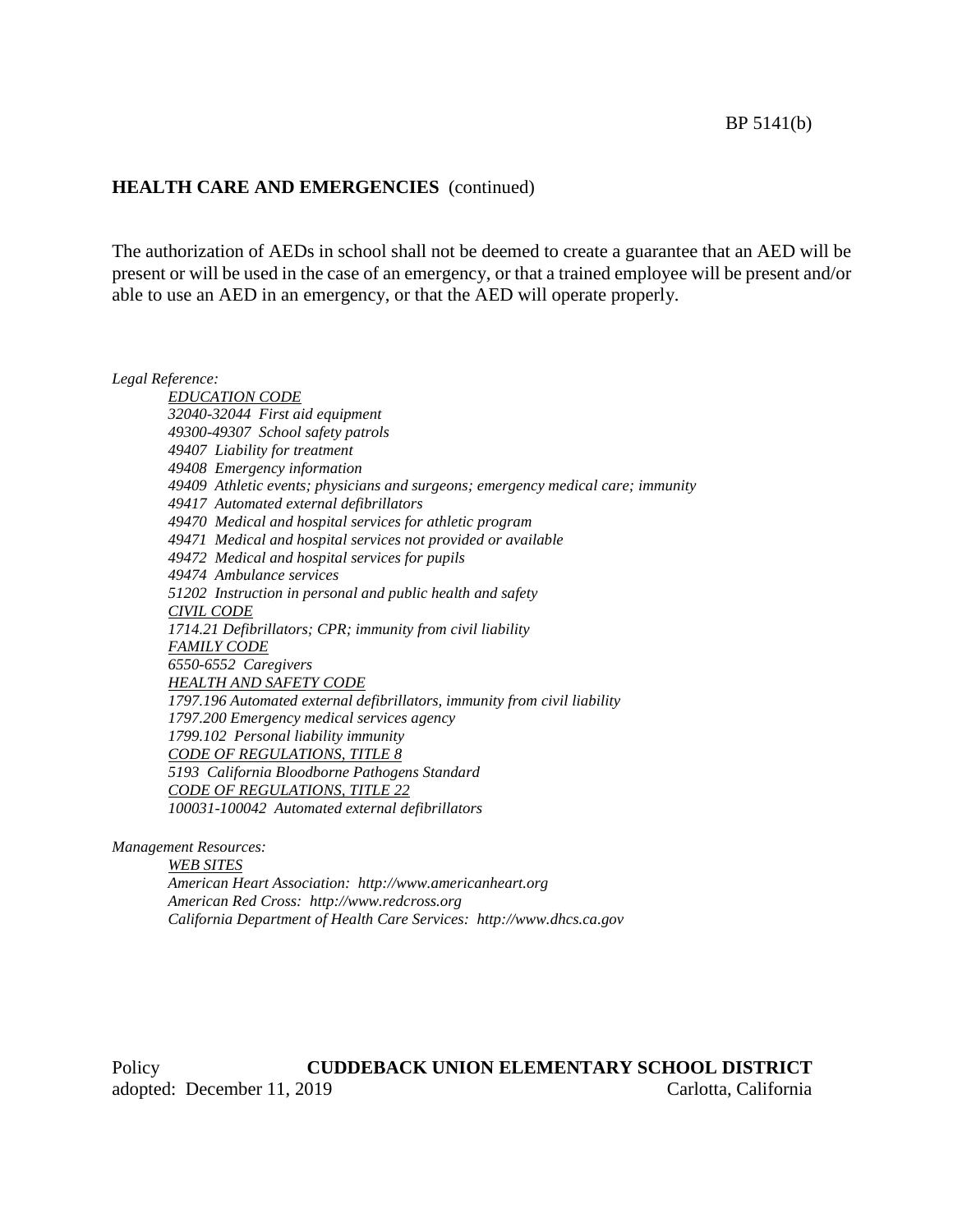# **HEALTH CARE AND EMERGENCIES**

### **Emergency Contact Information**

In order to facilitate contact in case of an emergency or accident, the principal or designee shall annually request that parents/guardians provide the following information:

- 1. Home address and telephone number
- 2. Parent/guardian's business address and telephone number
- 3. Parent/guardian's cell phone number and email address, if applicable
- 4. Name, address, and telephone number of an alternative contact person to whom the student may be released and who is authorized by the parent/guardian to care for the student in cases of emergency or when the parent/guardian cannot be reached
- 5. Local physician to call in case of emergency

*(cf. 5021 - Noncustodial Parents) (cf. 5142 - Safety)*

In addition, parents/guardians shall be encouraged to notify the school whenever their emergency contact information changes.

#### **Notification/Consent for Medical Treatment**

Whenever a student requires emergency or urgent medical treatment while at school or a schoolsponsored activity, the principal or designee shall contact the parent/guardian or other person identified on the emergency contact form in order to obtain consent for the medical treatment.

If the student's parent/guardian or other contact person cannot be reached to provide consent, the principal may seek reasonable medical treatment for the student as needed, unless the parent/guardian has previously filed with the district a written objection to any medical treatment other than first aid.

#### *(cf. 5141.21 - Administering Medication and Monitoring Health Conditions)*

A person who has filed with the district a completed caregiver's authorization affidavit pursuant to Family Code 6550-6552 shall have the right to consent to or refuse school-related medical care on behalf of the minor student. The caregiver's authorization shall be invalid if the district receives notice that the minor student is no longer living with the caregiver or if the Superintendent/Principal or designee has actual knowledge of facts contrary to those stated on the affidavit. (Family Code 6550)

*(cf. 5111.1 - District Residency)*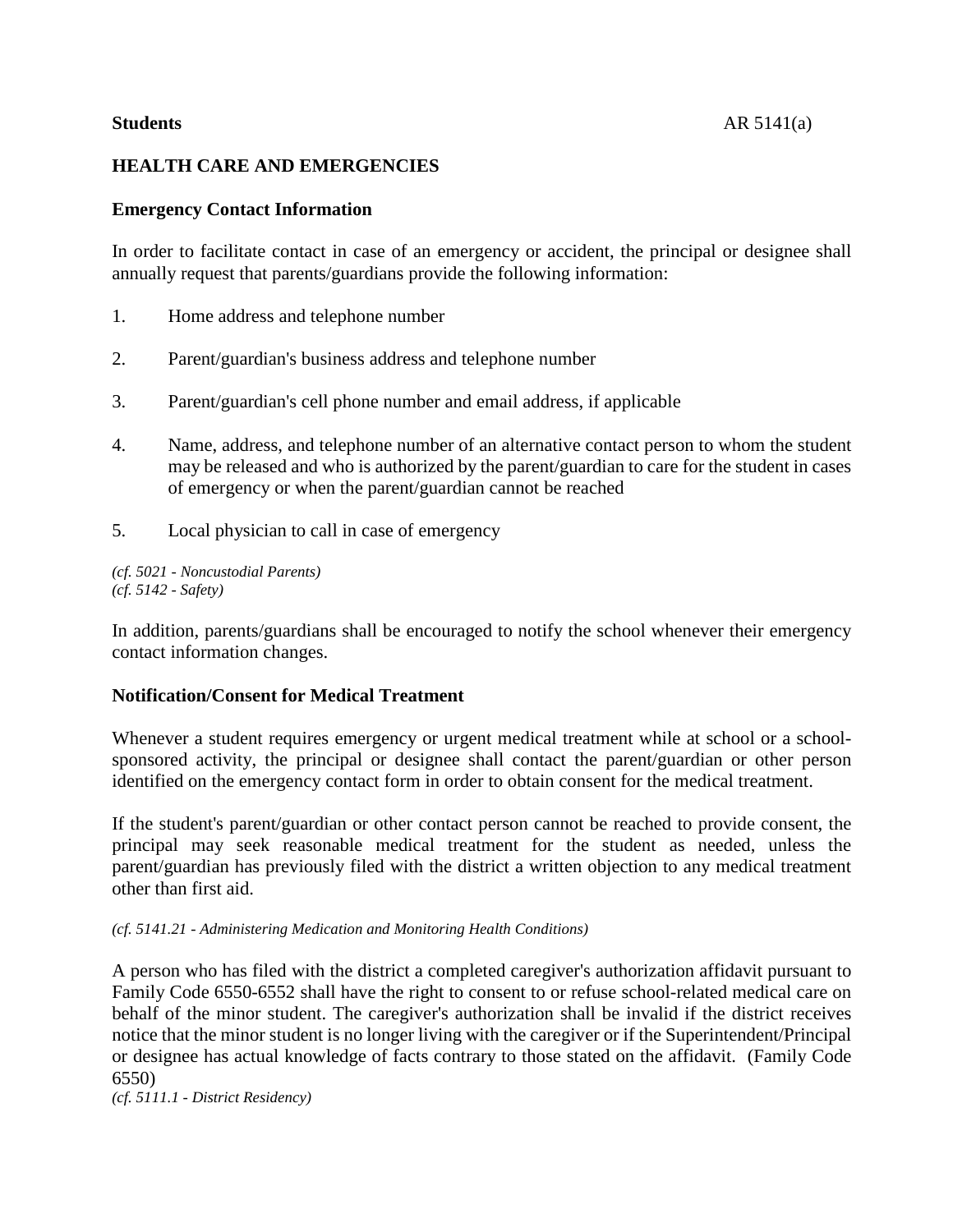# **HEALTH CARE AND EMERGENCIES** (continued)

The caregiver's consent to medical care shall be superseded by any contravening decision of the parent or other person having legal custody of the student, provided that this contravening decision does not jeopardize the student's life, health, or safety. (Family Code 6550)

### **Automated External Defibrillators**

When an automated external defibrillator (AED) is placed in school, the Superintendent/Principal or designee shall notify an agent of the local emergency medical services agency of the existence, location, and type of AED acquired. (Health and Safety Code 1797.196, 1797.200)

The Superintendent/Principal or designee shall ensure that any AED placed at school is maintained and tested according to the operation and maintenance guidelines set forth by the manufacturer. (Health and Safety Code 1797.196)

The Superintendent/Principal or designee shall develop a written plan which describes the procedures to be followed in the event of a medical emergency, including an emergency that may involve the use of an AED. These procedures should include, but not be limited to, requirements for immediate notification of the 911 emergency telephone number in the event of an emergency that may involve the use of an AED.

#### *(cf. 0450 - Comprehensive Safety Plan)*

The principal of any school with an AED shall annually provide information to school employees that describes: (Health and Safety Code 1797.196)

- 1. Sudden cardiac arrest
- 2. The school's emergency response plan
- 3. The proper use of an AED

Instructions on how to use the AED, in no less than 14-point type, shall be posted next to every AED. In addition, school employees shall be notified annually of the location of all AED units on campus. (Health and Safety Code 1797.196)

#### *(cf. 4112.9/4212.9/4312.9 - Employee Notifications)*

Each AED shall be checked for readiness at least biannually and after each use. In addition, the Superintendent/Principal or designee shall ensure that an inspection is made of all AEDs at least every 90 days for potential issues related to operability of the device, including a blinking light or other obvious defect that may suggest tampering or that another problem has arisen